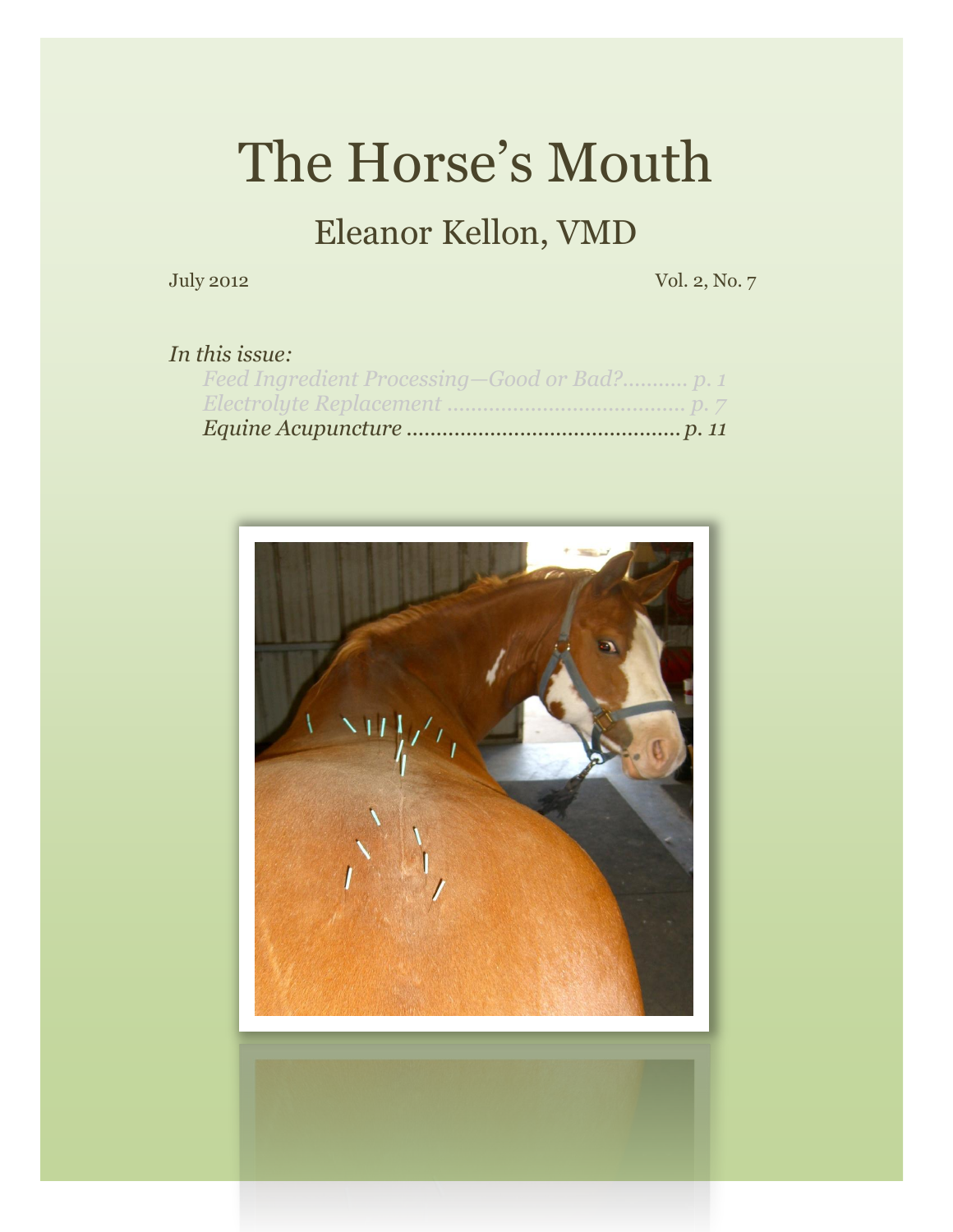## *The Horse's Mouth*  $\frac{\text{Vol } 2, \text{No. 7}}{\text{Vol } 2, \text{O. 2}}$

**July 2012** 

#### **Equine'acupuncture'**

Lisa Lancaster, DVM [www.lancasterequine.com](http://www.lancasterequine.com/)



**This is a 14 year old QH gelding that presented with a heel bulb laceration of the right front. These photos were taken after the wound had begun to heal but the horse was still sore. I placed needles along the path of the palmar digital nerve of both fronts since the left front was at risk of compensatory problems due to abnormal amount of weight shifted away from the painful foot.**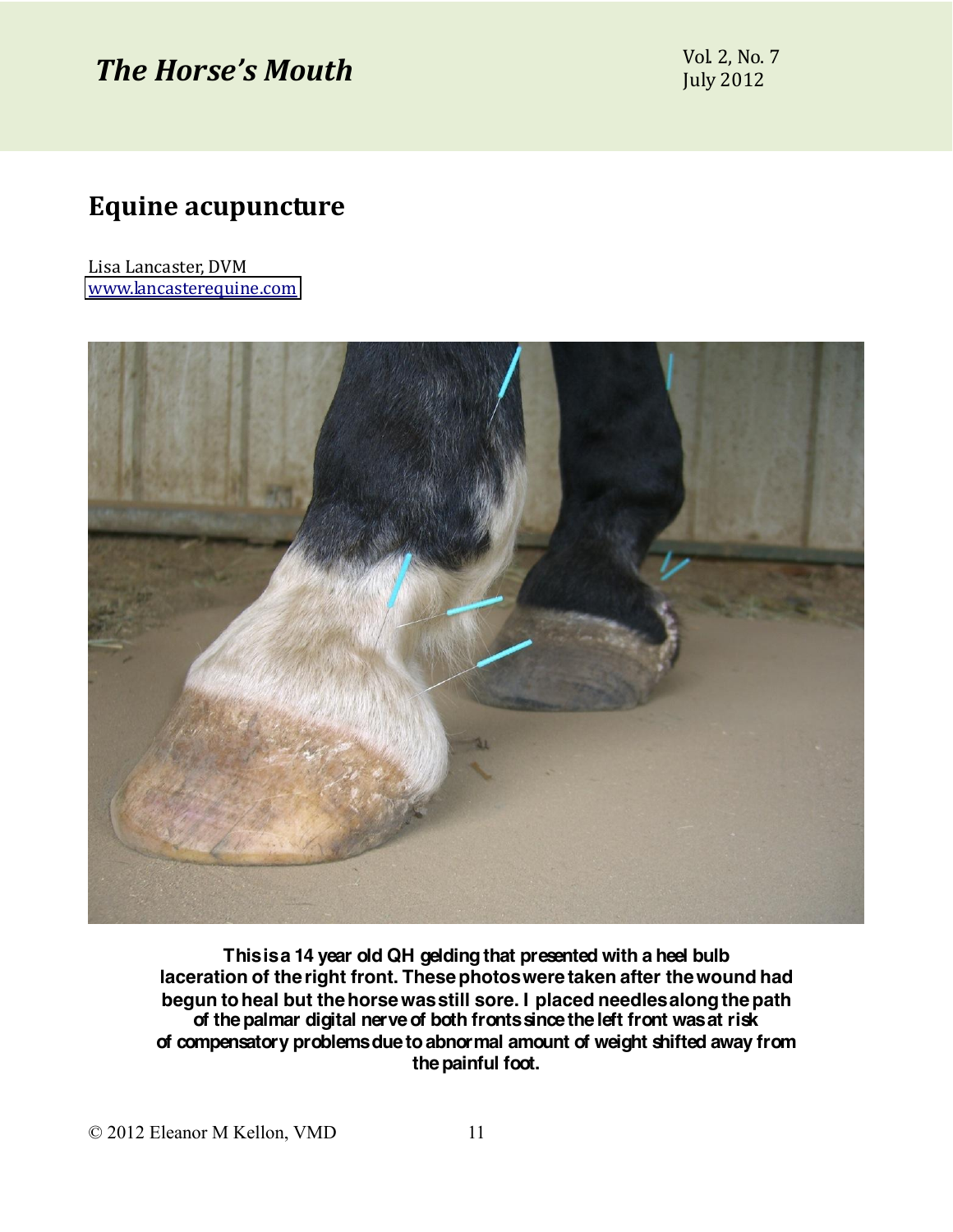### *The Horse's Mouth*  $\frac{\text{Vol } 2, \text{No. 7}}{\text{Vol } 2012}$

Growing acceptance of acupuncture is good news for horses. Acupuncture is minimally invasive, safe, effective and reasonably affordable. In this article I will briefly address the following common questions that horse owners ask me about acupuncture. Is it safe? What happens during a treatment? What are acupuncture's effects? What conditions does it treat? How does it work? Is there any scientific research on equine acupuncture?

Compared to most medical or surgical options for common equine conditions, acupuncture is very safe. Provided you find a veterinarian certified in acupuncture, the risk of harm to your horse is negligible. No medical treatment works 100% of the time. I do not have formal records but my sense is that 80% of horses I treat respond to acupuncture in some obvious beneficial way.

As for which horses are likely to respond, I have not found a way to detect this ahead of time. Therefore when someone asks me if acupuncture is likely to work for a particular horse, all I can say is let's try and we'll find out! The cost of a therapeutic trial is within reach for most owners, and the low risk is additional incentive to try. Several treatments may be needed but you will know within 1 to 3 treatments if your horse responds well to acupuncture.

Most horses tolerate and many even enjoy the treatments. Acupuncture effects can happen immediately after needles are placed. The most common reaction is relaxation. Some horses look like they have just been sedated for a dental or other standing procedure: their head drops, they may drool, their eyes close. But beware because they can wake up very quickly!

Effects of acupuncture are cumulative. Sometimes no effect is seen after the first treatment but after the second you may see changes in comfort, movement, attitude, healing or whatever monitoring parameter indicates change for your horse. For most conditions I treat, some response is seen within the first 3 appointments. If I treat a horse 3 times and no obvious change happens (either something I find on the physical exam or something the owner reports in performance) then I suggest to the owner it may not be worth paying for more acupuncture. Sometimes additional diagnostics are needed. Sometimes the diagnosis is solid but that patient needs a different treatment.

You might want to know if acupuncture helps a particular condition such as colic, laminitis, insulin resistance, heaves, or reproductive issues. Acupuncture is not a condition-specific treatment (except maybe for pain, more on that in a moment). Acupuncture can help the body maintain homeostasis and therefore is appropriate when used as part of multi-modal treatment for various conditions. Simply put acupuncture can help the body regulate itself better.

It is common for patients receiving acupuncture to heal faster than they would without acupuncture. Patients with chronic conditions that require medication may do well on lower doses of medication.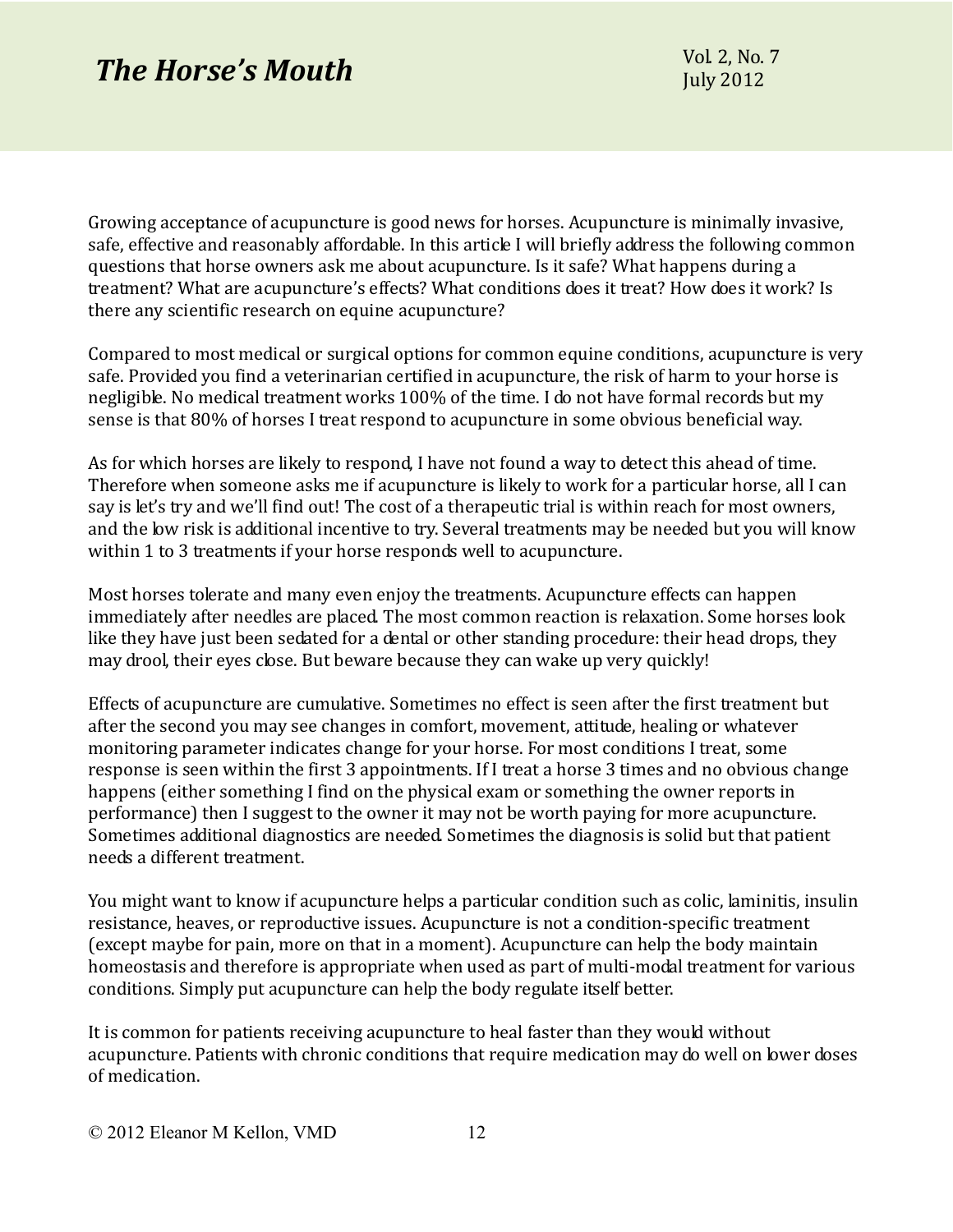# *The Horse's Mouth*  $\frac{\text{Vol } 2, \text{No. 7}}{\text{L}}$



#### The left shoulder had excess myofascial tension from altered **weight'bearing'so'needles'were'placed'in'the'shoulder'and'triceps'trigger' points.**

Acupuncture works on many different levels in the body by influencing the central, peripheral and autonomic nervous systems, which are involved in all physiologic functions. Because acupuncture has such widespread effects, there are multiple mechanisms for how it improves homeostasis. But the most well documented mechanisms that have been reported in the literature involve pain relief and anti-inflammatory effects.

Therefore regardless of the disease condition, if pain or inflammation is involved, acupuncture is likely to help to some degree. Since many disease processes involve pain and inflammation, acupuncture can have beneficial effects in many conditions. Acupuncture improves

© 2012 Eleanor M Kellon, VMD 13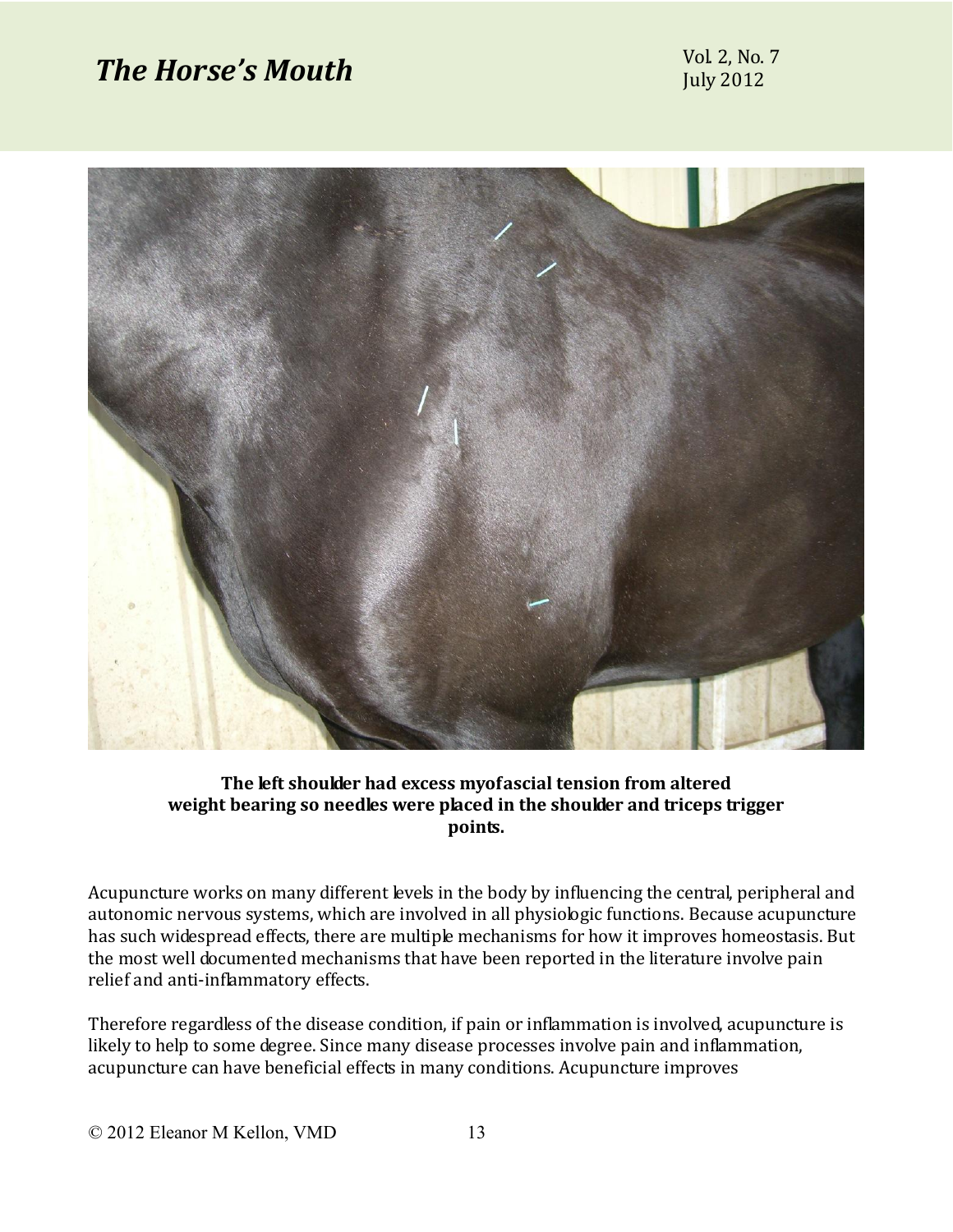### *The Horse's Mouth*  $\frac{\text{Vol } 2, \text{No. 7}}{\text{Vol } 2012}$

gastrointestinal function and can therefore be useful in colic cases that are non-surgical. If you search for publications on acupuncture for almost any medical condition you will probably find some information.

Depending on the disease condition, you may find only a few case reports or you may find many scientific studies on humans or rats. What you will not find is much research on horses! But the mechanisms of pain and inflammation modulation are similar across species. Therefore it is logical to assume that acupuncture works on horses the same way it does on rats, humans, and other animals studied.

Research on equine acupuncture has investigated its use for gastrointestinal [1], pulmonary [2] and reproductive conditions [3]. Some equine pain research has been done on experimental visceral pain [4], experimental lameness [5,6] and on naturally occurring back pain [7,8].

In my practice I use acupuncture on horses for different conditions and I find it particularly well suited as part of multi-modal treatment for laminitis. Because laminitis, regardless of the underlying cause is painful and involves inflammation, acupuncture is appropriate for symptomatic treatment. If the underlying cause is known, acupuncture can sometimes help with that too. In addition to treating foot pain, acupuncture can be effective at relieving musculoskeletal pain in the rest of the body by treating myofascial trigger points.

Myofascial trigger points are abnormal areas of muscle and/or fascia that are stuck in a chronic contractile state. You have seen laminitic horses with altered posture. When horses stand or walk with abnormal tension patterns they develop muscle "knots"; you can sometimes palpate them in the neck, shoulders and over the topline and hind end. These areas of muscle undergo an energy crisis so they cannot relax. It takes energy to relax a muscle, and the acupuncture needle placed in (or even just near) this area of abnormal muscle can normalize muscle physiology allowing it to relax. To understand something about myofascial trigger points, think for a moment about what happens to muscle tissue after death. It develops rigor mortis because the dead body no longer has energy to relax.

A myofascial trigger point is not "dead" muscle but it is in a state of ill-health and does not have enough energy to function normally. So when a needle is advanced into this tissue, the microdamage stimulates a local immune response. Fresh blood delivers needed nutrients and the muscle tissue can normalize or at least move towards normal. There is more to the mechanisms of trigger point acupuncture, including what happens within the spinal cord segments that innervate the tight muscle as well as what happens in the brain that ultimately results in improved muscle tone. But the blood flow changes to local area around the needle are one part of the mechanism that is easy for people to understand. Even if you have never had acupuncture you know just from cutting or scraping yourself that the local immune response to injury involves changes in blood flow.